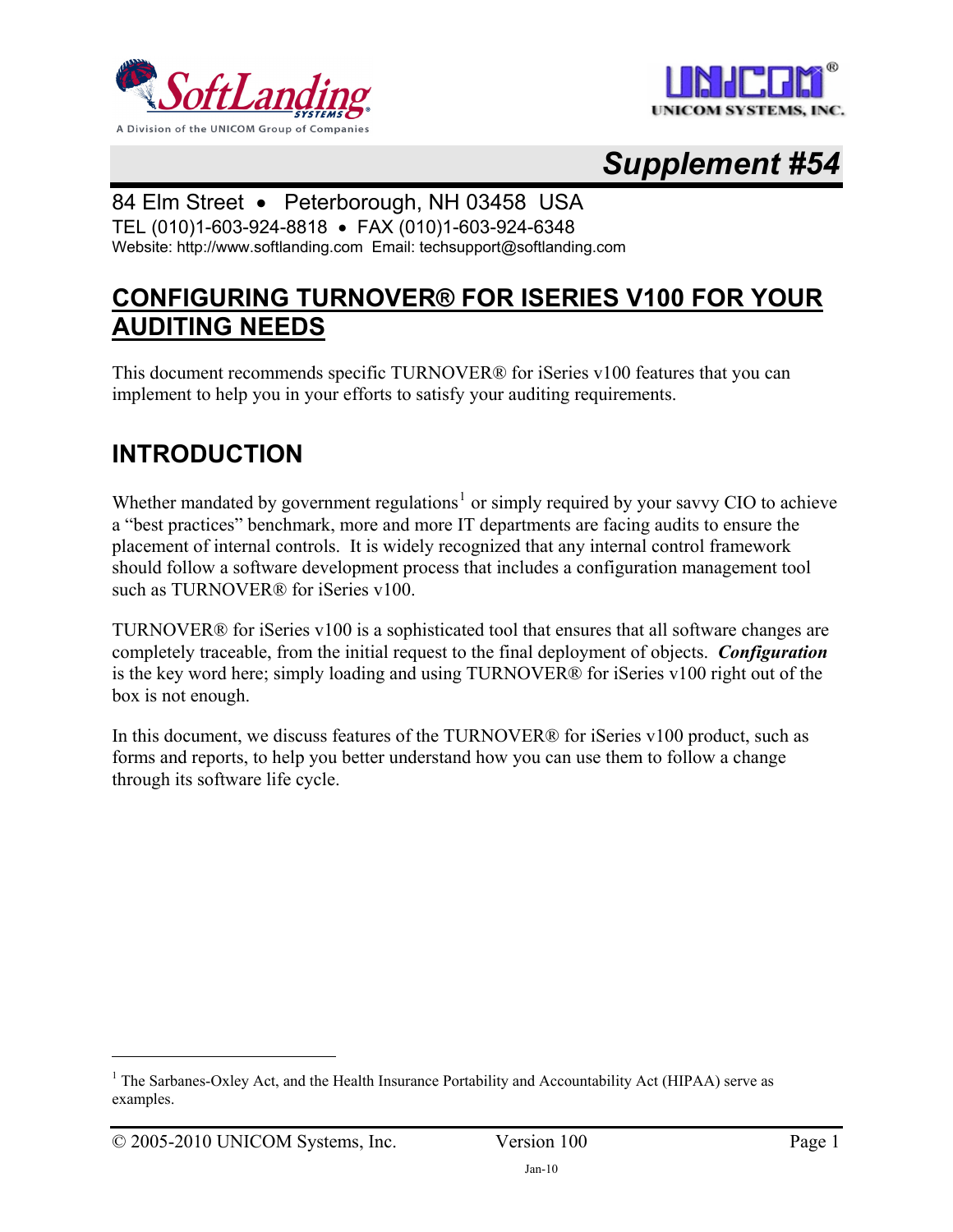# **USING TURNOVER® FOR ISERIES V100 TO DEFINE A SOFTWARE DEVELOPMENT PROCESS**

The software development process has been studied extensively and maturity levels ranging from 1 to 5 have been widely accepted.<sup>[2](#page-1-0)</sup> In simplest terms, Level 1 indicates that the software development process is ad hoc and chaotic at best, while level 5 is the optimal tier based on continuous process improvement and quantitative measures. Somewhere in between, it is generally accepted that a well-defined software development process must include a basic project management scheme. In other words, you need to be able to process and track issues, defects, and enhancement requests from the initial source all the way through to completion of the associated development tasks.

TURNOVER® for iSeries v100 provides functionality to do just that. Whether accessed via green screen, client server, or the Web (EXPRESSDESK® for iSeries v100), TURNOVER® for iSeries v100 enables your end users to enter issues into the Helpdesk projects that you define. If it is determined that a particular issue requires a programming change, your Helpdesk Project Administrator can assign the issue to a task within a *working* project. The assigned developer then picks up the task, reviews the details to understand the required change, and creates a worklist. The developer can add affected objects to the worklist, include them on a form for promotion to a Test level, and finally back up to Production. You can use TURNOVER® for iSeries v100's escalation processing to automatically notify designated users by email at every step within the software life cycle process.

In addition to using the TURNOVER® for iSeries v100 Project Management system, several specific configuration recommendations are described next. You will satisfy many of your auditing requirements by implementing these suggested settings.

 $\overline{a}$ 

<span id="page-1-0"></span><sup>&</sup>lt;sup>2</sup> Refer to the Capability Maturity Model (CMM) developed by the federally funded Software Engineering Institute [\(http://www.sei.cmu.edu/cmm\)](http://www.sei.cmu.edu/cmm).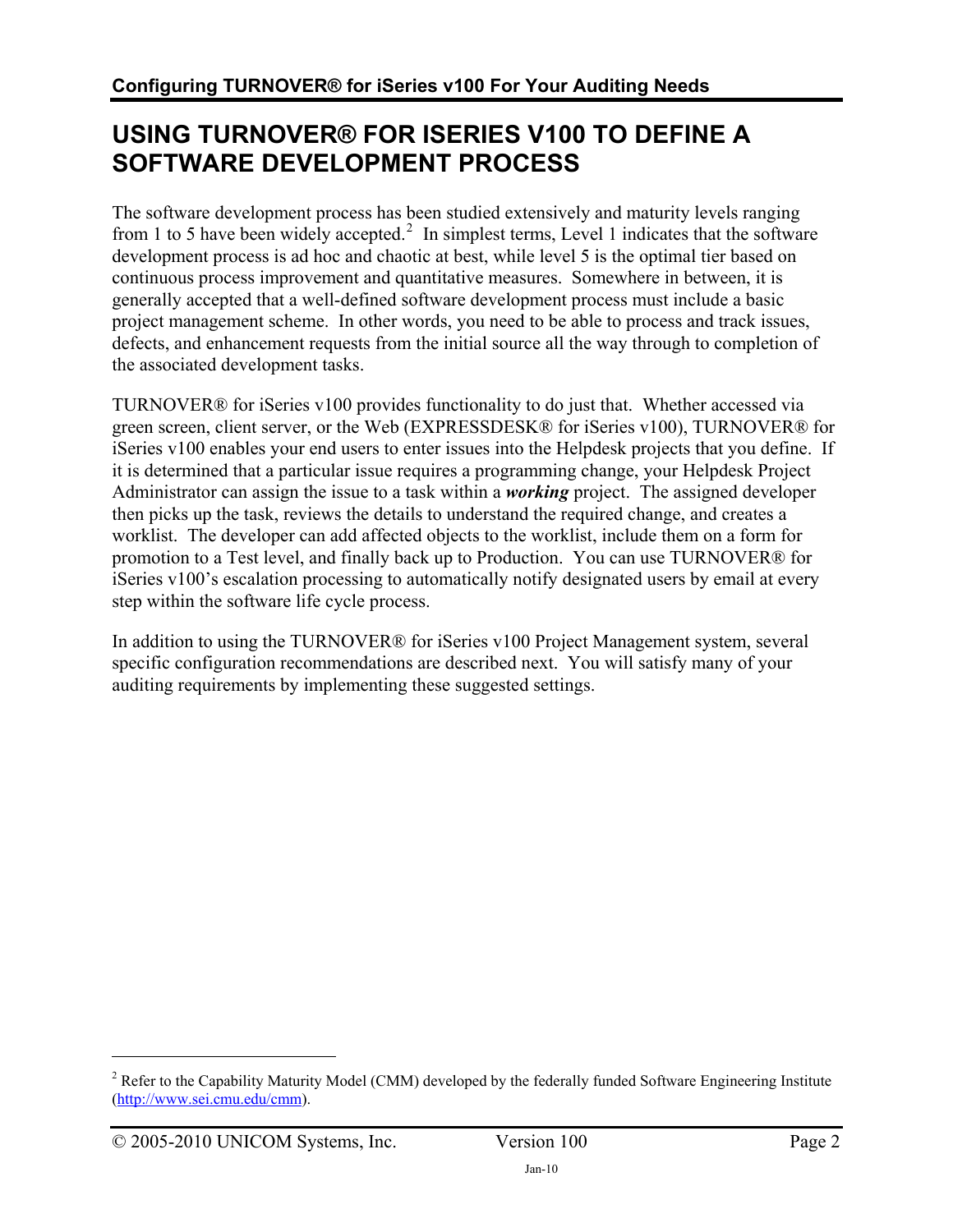## **Application Settings**

The following subcomponents are all controlled by your application definition settings (TURNOVER® for iSeries v100 Main Menu option **1**, *Work with Application Definitions* from the green screen interface or the *Applications* option within the Client/Server Administrator module).

#### **Audit your application**

Be sure that the Audit application parameter at the Production level of your application is set to either **W** (warning) or **E** (error) (refer to *Application Description* within your TURNOVER® for iSeries v100 application). This setting instructs TURNOVER® for iSeries v100 to check if an object or source member has been changed outside of TURNOVER® for iSeries v100 whenever you are checking out an item or running a form. When you set this parameter to **W** and a "changed outside of TURNOVER® for iSeries v100" condition occurs, a warning message appears when you attempt to run a form, but you can still submit the form. When you set the parameter to **E** and a "changed outside of TURNOVER® for iSeries v100" condition occurs, you will not be able to run the form until the issue is resolved.

#### **Archiving source and objects at Production level**

At a minimum, we recommend that you turn on source as well as object archiving (controlled separately) at the Production level of your application definition (refer to *Application Defaults and Rules* within your TURNOVER® for iSeries v100 application). As a consequence, whenever source and objects are replaced by modified versions, TURNOVER® for iSeries v100 stores the old versions for subsequent access. TURNOVER® for iSeries v100 can then use these archived objects if it becomes necessary to recover or roll back recently deployed objects. Once archived, you can access and compare the old source to the new source for auditing purposes, or merely to better understand the change that was made. If required, you can periodically save archive source and objects to tape and store them in a secure location.

#### **Form approval lists**

You should define an approval list at the highest level of your applications so that the appropriate personnel can *sign off* on a change before it is promoted to Production (refer to the *Approval List* panel within your TURNOVER® for iSeries v100 application definition). In addition to the Production level, you should also consider including approval lists at other levels of your application where it is important to control the installation of changes.

The approval list can consist of one or more individual users or groups of users. You can configure the list to require each user to individually approve the form or to allow select users to approve for all others. When you define an approval list for an application, forms at that level are not permitted to run until approval has been received according to the rules previously described. Furthermore, if the contents of a form have been modified *after* approval has been granted, the form requires re-approval.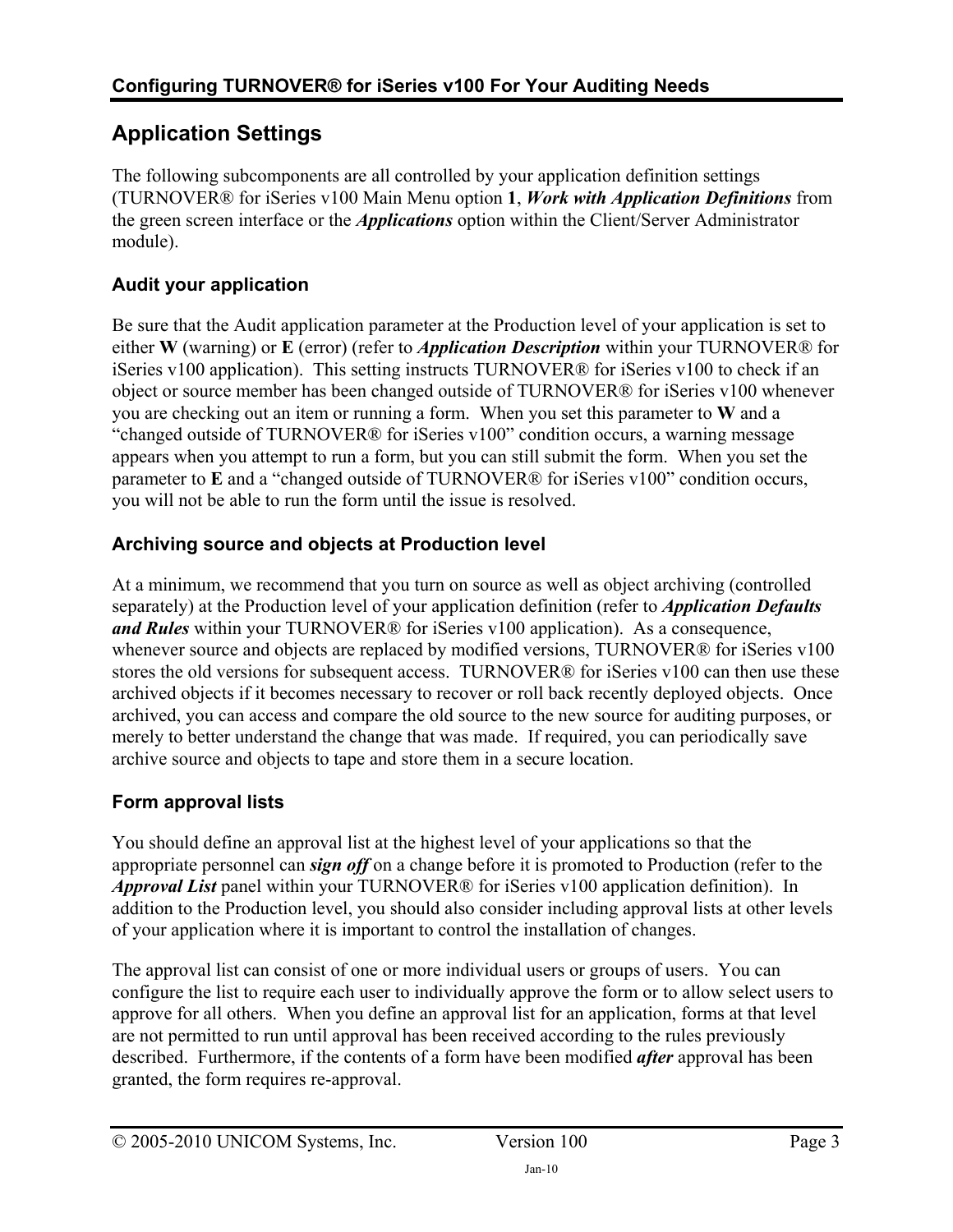### **Versioning and object stamping**

You can activate object versioning, as well as object stamping, for items promoted by means of a TURNOVER® for iSeries v100 form (refer to the *Version and Stamping defaults* panel within your TURNOVER® for iSeries v100 application definition). You can view this object level information simply by executing the TURNOVER® for iSeries v100 command **TDSPOBJD**. The panel associated with this command (see below) effectively pulls the post-promotion "who, what, where, and why" answers together into one location. Sample output for the **TDSPOBJD** command, executed against sample program object MENRUSRL, is shown below:

```
BLA - ZEUS
                                                                                      -10 \timesFile Edit View Communication Actions Window Help
<u>o bb from edition of the co</u>
  10/06/03 15:54:47 Display Object Description - TurnOver
                                                                     SLS IN-HOUSE
    Object Information:
    Object . . . . . . . . . : MENRUSRL
                                                 Object version . . . . : 020.000
     Library . . . . . . . : SM60PGM
                                                 Appl/Rel/Ver . . . . . : SM60/00/00
   Type . . . . . . . . . . . . *PGM
   Object owner . . . . . . : SOFTMENU60
    Creation Date/Time . . . : 7/01/03 8:40:54
    Text . . . . . . . . . . : Softmenu List Users Program
   Source Information:
   Source file . . . . . . : QRPGLESRC
                                                       F2=View Source
     Library . . . . . . . : SM60SRC
                                                      F10=Compare with Archive
   Member . . . . . . . . . . HENRUSRL
   Attribute . . . . . . . : RPGLE
    Source file date/time . : 7/01/03
                                            8:40:44TurnOver Information:
   Created by form . . . . : 0128512
                                            Enhance Print User Report
   Project/task reference . : SE600056
                                           Enhance Print User Report
   Type \verb|code| , , , , , , , ; RPGLE
              F12=Cancel
    F3=Exit
                            F15=Checkout History F18=Object History
                                                                                Bottom
                                             F8=*SERVICE F9=View task
    F5=*FULL F6=View form F7=DSPPGM
                                                                              01/001
    a
50 1902 - Session successfully started
                                                                    WSERVER\HP Laser let 4000 Series PCL 6 on NP128
```
Note that in addition to the standard iSeries data shown in this panel, such as Object and Source information, you also have access to TURNOVER® for iSeries v100 information. By viewing a single object in this way, you can determine the form that was used to promote it, the project/task reference, and the associated type code. By knowing the project/task reference, you can review the details that initiated the change and you also have a link back to the associated Helpdesk task that defined the initial change request. By identifying the form, you can evaluate the approval list to determine who signed off on the promotion of this object. The form will also identify what other objects were promoted along with the subject object and if any special commands or programs were also run as part of the promotion. (Additional details on form information are presented in a later section). Lastly, this panel also provides a convenient link to other historical information that TURNOVER® for iSeries v100 automatically maintains, such as checkout history and object change history.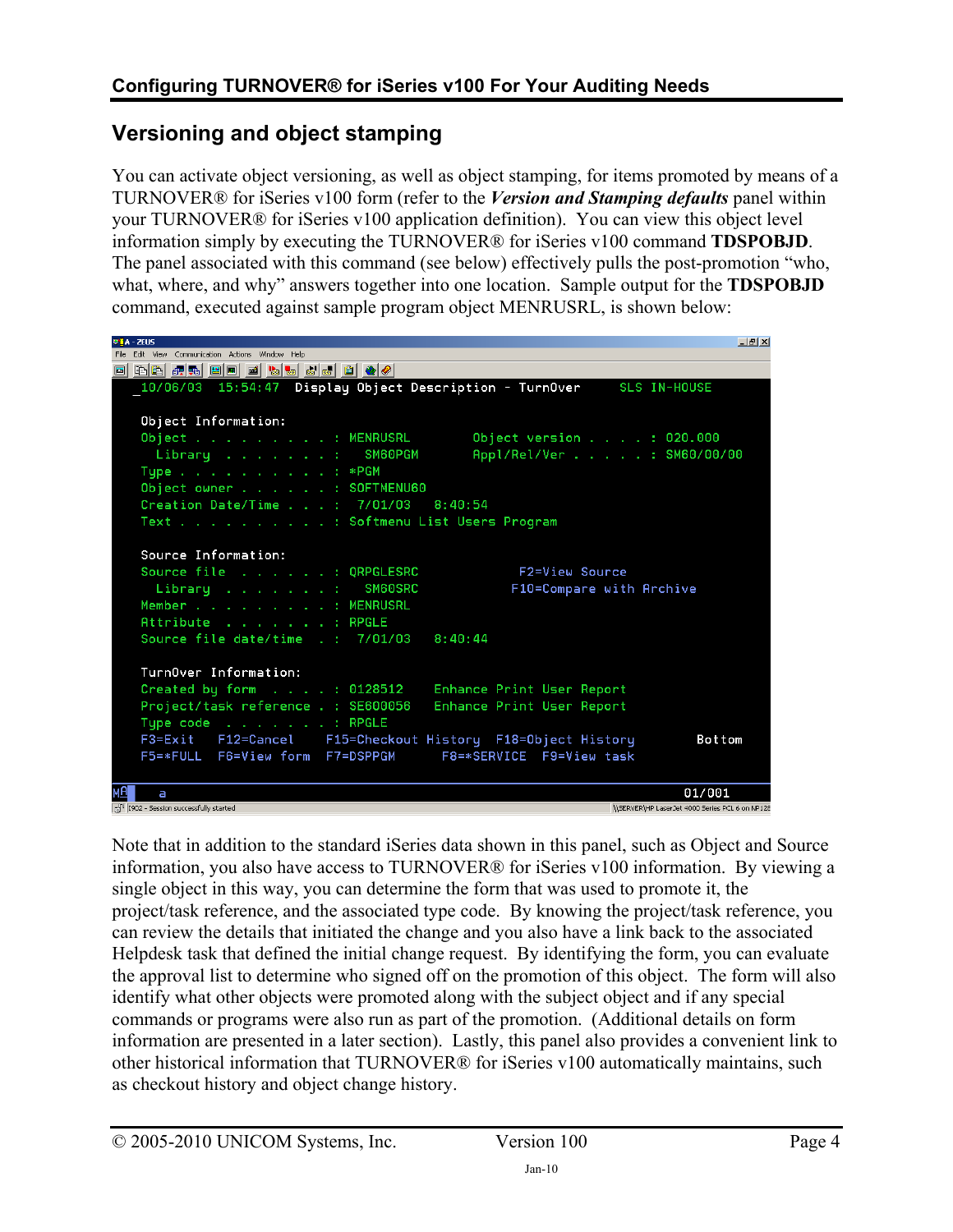### **Defining appropriate TURNOVER® for iSeries v100 authorities**

The scope of activities that any user can perform within TURNOVER® for iSeries v100 is defined by his/her authority settings (TURNOVER® for iSeries v100 Main Menu option **3**, *Maintain Users Authority* from the green screen interface or the *Users* option within the Client/Server Administrator module). These authority settings, which allow users to create and run promotions, can be defined, by the TURNOVER® for iSeries v100 Administrator, at a global level across all applications or on an application-by-application basis. In addition, the TURNOVER® for iSeries v100 Administrator can define authorities at either a user or group profile level, or at both levels. Actual user authority is then the aggregate of the individual user and associated group profile.

From an internal control standpoint, good practice would dictate that your developers should typically be able to create and possibly even run forms up to your Test or Quality Assurance level, but a developer should not typically be authorized to run his/her own changes up into Production. You can implement this concept by removing form run authority at the Production level of your application.

In addition to controlling activity within a particular application, pay close attention to the applications to which your users are authorized. Limit access to only those applications that a user needs to do his/her job. For instance, there is no reason to give a developer access to the home loan application if s/he is never involved in modifying the associated objects. The same concept applies to project level authority.

### **Using TURNOVER® for iSeries v100 to audit a change**

Once you have properly configured TURNOVER® for iSeries v100 as described above, you can use object history, forms, and reports to help you trace a change from beginning to end. TURNOVER® for iSeries v100 compiles this information as a natural by-product of the change activities followed by your developers. This kind of information will likely be of special interest to your auditors.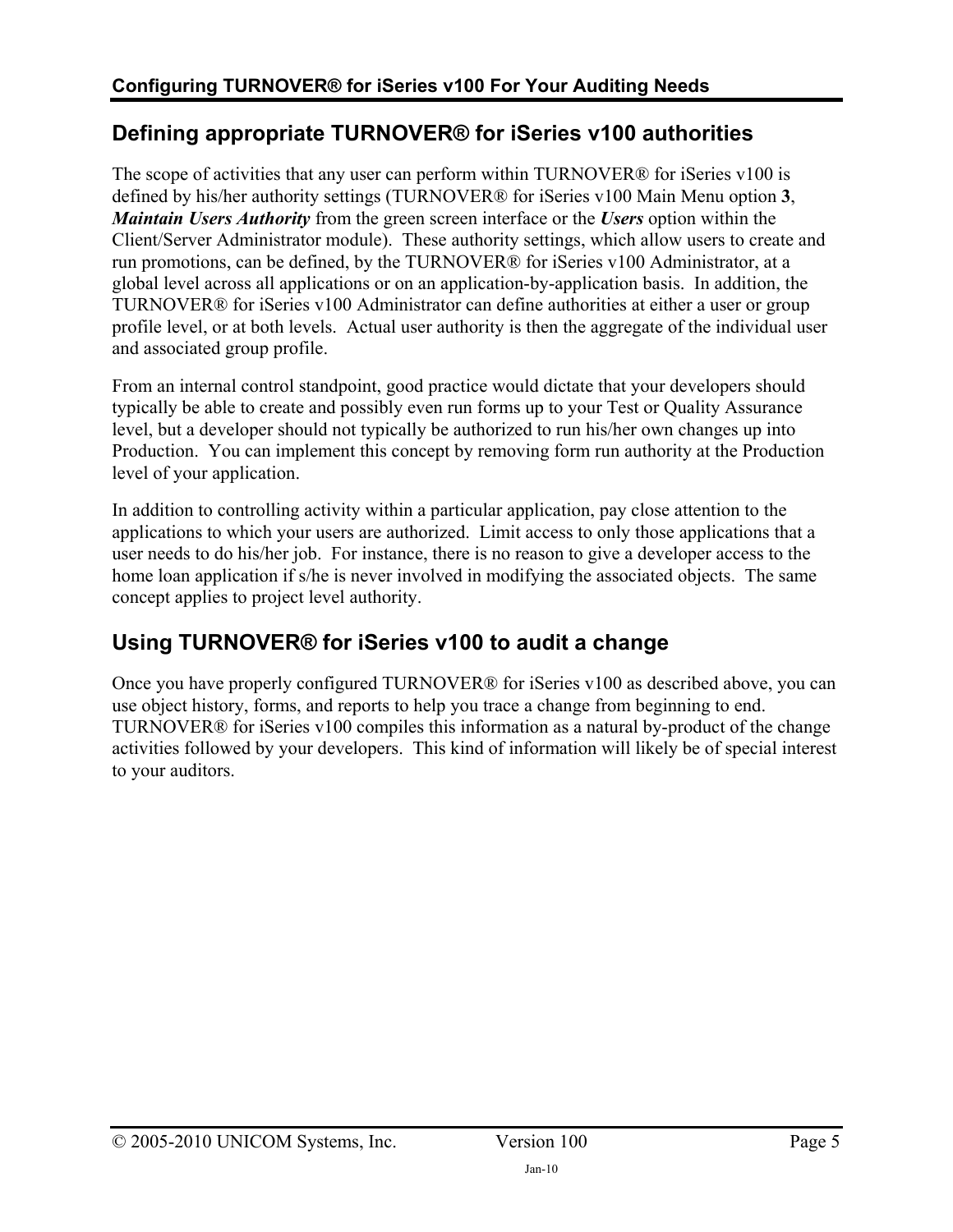#### **Object history**

If you are interested in reviewing the promotion of a particular object, from initial request to ultimate deployment, the object history panel within TURNOVER® for iSeries v100 is a good place to start (TURNOVER® for iSeries v100 Main Menu option **4**, *Work with Object History*  from the green screen interface or the *Task Activity* view within **TURNOVER® for Websphere Studio** – our plug-in to WDSC). From this, panel you can position to a particular object and identify the last time the object was changed. Alternatively, you can obtain a list of all changes that were ever made to this object within TURNOVER® for iSeries v100.

Object history also allows you to view archive information, distribution, and checkout history. You can browse or restore archived source, perform a source compare between the current and archived versions of the source, determine on what form the object was promoted, and see the associated task under which the work was performed. If you have been using the Project system, the working task always has a link back to the originating Helpdesk task that triggered the change in the first place.

#### **The TURNOVER® for iSeries v100 form**

Within TURNOVER<sup>®</sup> for iSeries v100, the form is used as the vehicle for promoting objects from one environment to another. Once a form has run, it can be viewed to provide numerous details about the promotion. You can view the stamped information or go into *Object History* to determine the form number associated with the promotion of a particular object. Once you have identified the form, you can obtain the following specific information by viewing the form (TURNOVER® for iSeries v100 Main Menu option **6**, *Work with Forms* from the green screen interface or *Forms* within **TURNOVER® for Websphere Studio**):

- Other items that were promoted with the object of interest.
- Pre- or post-run commands that were run as part of the promotion process.
- How the objects were promoted were they *moved* to the target environment or *compiled* there?
- The users that approved the form or signed off on the change.
- The task under which the object was promoted.
- The date the form ran and the user that ran it.
- Other systems to which the objects were distributed.
- The name of the archive library that contains the replaced objects.

#### **TURNOVER® for iSeries v100 reports**

TURNOVER® for iSeries v100 provides a number of reports (Main Menu option **10**, *Reporting Menu* from the green screen interface. Additionally, because all of TURNOVER® for iSeries